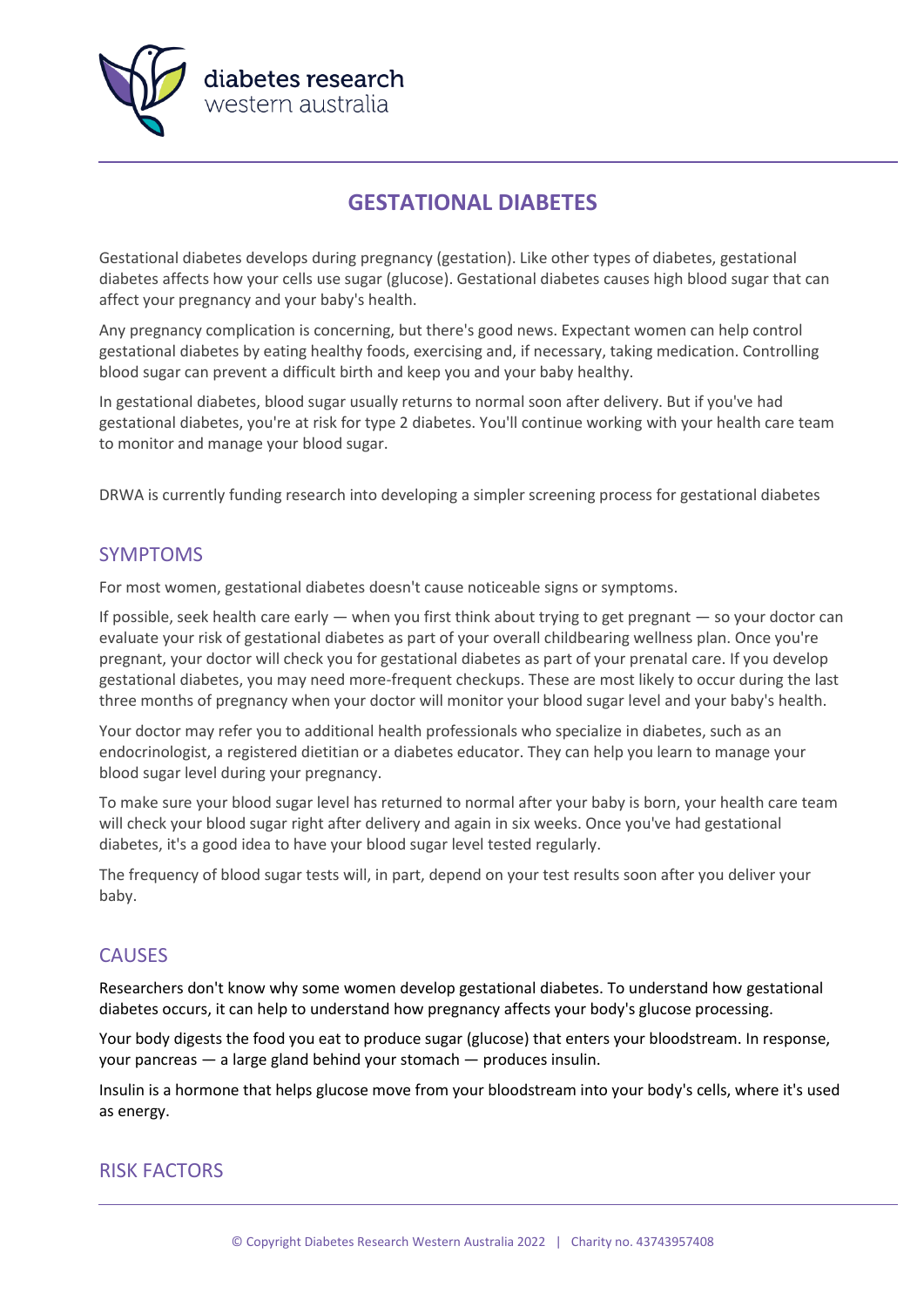

Any woman can develop gestational diabetes, but some women are at greater risk. Risk factors for gestational diabetes include:

- Age greater than 25. Women older than age 25 are more likely to develop gestational diabetes.
- Family or personal health history. Your risk of developing gestational diabetes increases if you have prediabetes — slightly elevated blood sugar that may be a precursor to type 2 diabetes — or if a close family member, such as a parent or sibling, has type 2 diabetes. You're also more likely to develop gestational diabetes if you had it during a previous pregnancy, if you delivered a baby who weighed more than 9 pounds (4.1 kilograms) or if you had an unexplained stillbirth.
- Excess weight. You're more likely to develop gestational diabetes if you're significantly overweight with a body mass index (BMI) of 30 or higher.
- Nonwhite race. For reasons that aren't clear, women who are black, Hispanic, American Indian or Asian are at higher risk to develop gestational diabetes.

### COMPLICATIONS

Most women who have gestational diabetes deliver healthy babies. However, gestational diabetes that's not carefully managed can lead to uncontrolled blood sugar levels and cause problems for you and your baby, including an increased likelihood of needing a C-section to deliver.

# Complications that may affect your baby

If you have gestational diabetes, your baby may be at increased risk of:

- Excessive birth weight. Extra glucose in your bloodstream crosses the placenta, which triggers your baby's pancreas to make extra insulin. This can cause your baby to grow too large (macrosomia). Very large babies — those that weigh 9 pounds or more — are more likely to become wedged in the birth canal, sustain birth injuries or require a C-section birth.
- Early (preterm) birth and respiratory distress syndrome. A mother's high blood sugar may increase her risk of early labour and delivering her baby before the baby's due date. Or her doctor may recommend early delivery because the baby is large.
- Low blood sugar (hypoglycemia). Sometimes babies of mothers with gestational diabetes develop low blood sugar (hypoglycemia) shortly after birth because their own insulin production is high. Severe episodes of hypoglycemia may provoke seizures in the baby. Prompt feedings and sometimes an intravenous glucose solution can return the baby's blood sugar level to normal.
- Type 2 diabetes later in life. Babies of mothers who have gestational diabetes have a higher risk of developing obesity and type 2 diabetes later in life.

#### Complications that may affect you

Gestational diabetes may also increase the mother's risk of: